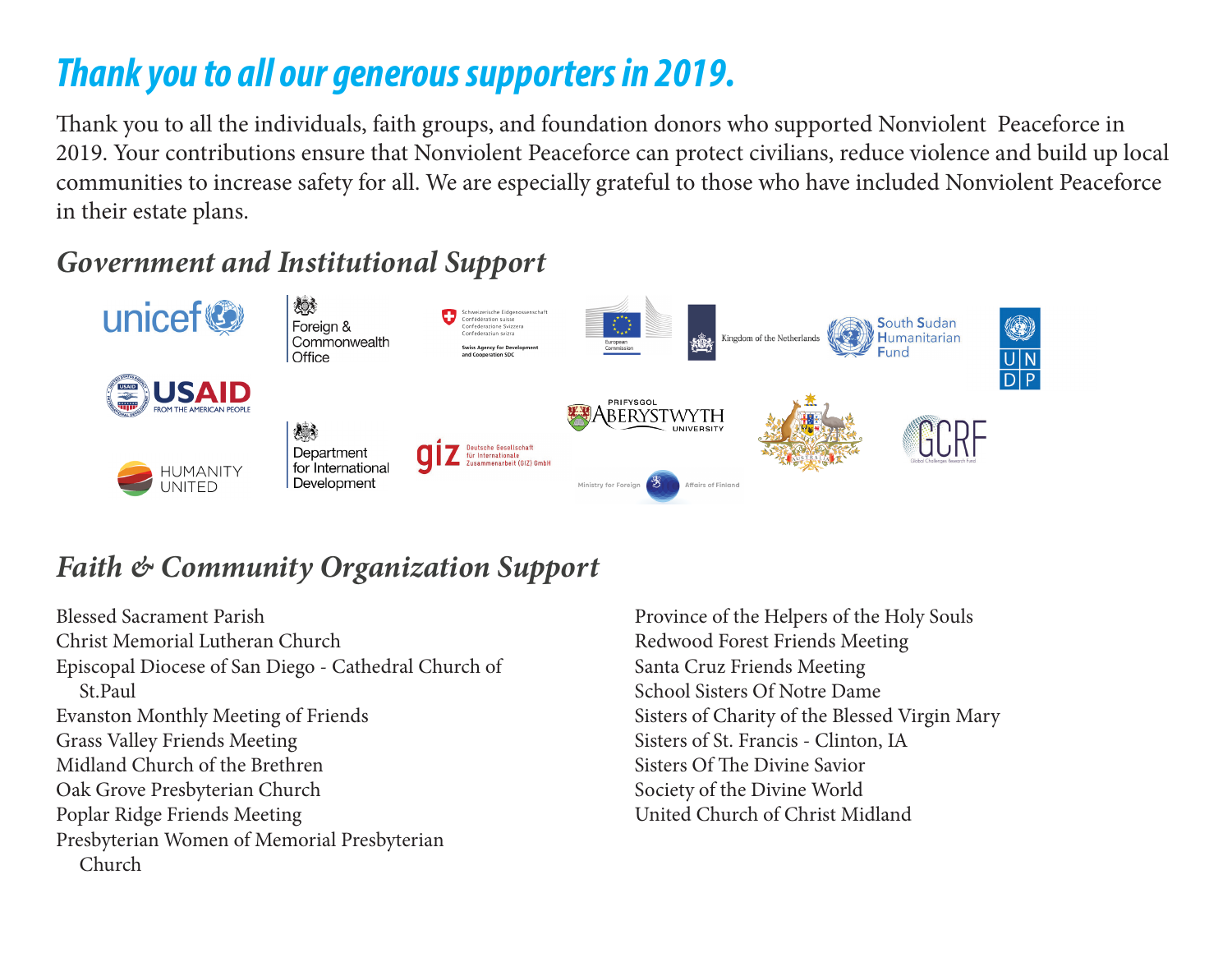## *Foundations & Donor Advised Funds*

Anonymous (7) AmazonSmile Foundation A&K Englert Charitable Fund of InFaith Community Foundation Boyens Charitable Foundation Hahne and Okuzumi Charitable Fund The Allen Kingsriter Family Fund Catholic Community Foundation of MinnesotaEverence Foundation Inc. Fenwick Foundation Janet A. Henquinet Charitable Account Julie Corty Family Fund of The Minneapolis FoundationDavid and Libby Lubin Fund The Lucas Erickson Fund of The Minneapolis FoundationM. Victoria Bowes Charitable Fund, a Donor Advisedfund of the U.S. Charitable Gift Trust. Marbrook Foundation Medea Benjamin on behalf of the Benjamin FundMidland Area Community Foundation Minneapolis Rotary Foundation The Amy L. Hubbard and Geoffrey J. Kehoe Fund Nakashima Foundation for Peace Paul and Mary Reyelts Foundation Rehael Fund - Roger Hale/Nor Hall of The Minneapolis Foundation

Roger L. & Agnes C. Dell Charitable Trust Sacajawea Charitable Foundation Samsara Foundation Sam and Susan Merrill Fund Sheryl & Robert Lane Charitable Fund Smikis Foundation Spring House Charitable Fund Stuepfert Foundation The Andree Wagner Peace Trust The Benjamin Fund The C.J. Wiersma Family Fund of the Minneapolis Foundation The John F. Brandes Fund of the Catholic Community Foundation The LuLu Foundation The Mary Ellen Carter Foundation The Michele & Michael Darger Fund of the Catholic Community Foundation The Paul and Edith Babson Foundation The Pema Chodron Foundation The Susan A. and Donald P. Babson Charitable Foundation The White Bear Lake Rotary Foundation Thiele Family Fund of the Community Foundation of Collier Co We Oppose Violence Everywhere Now Winky Foundation

#### **Thank you for your contribution in honor of and in memory of people committed to peace.**

*Gifts in honor of*

Marna Anderson Gilda Bettencourt and Nathan Lemkhin Catherine Lawrence

Herb Behrstock Nancy Balassi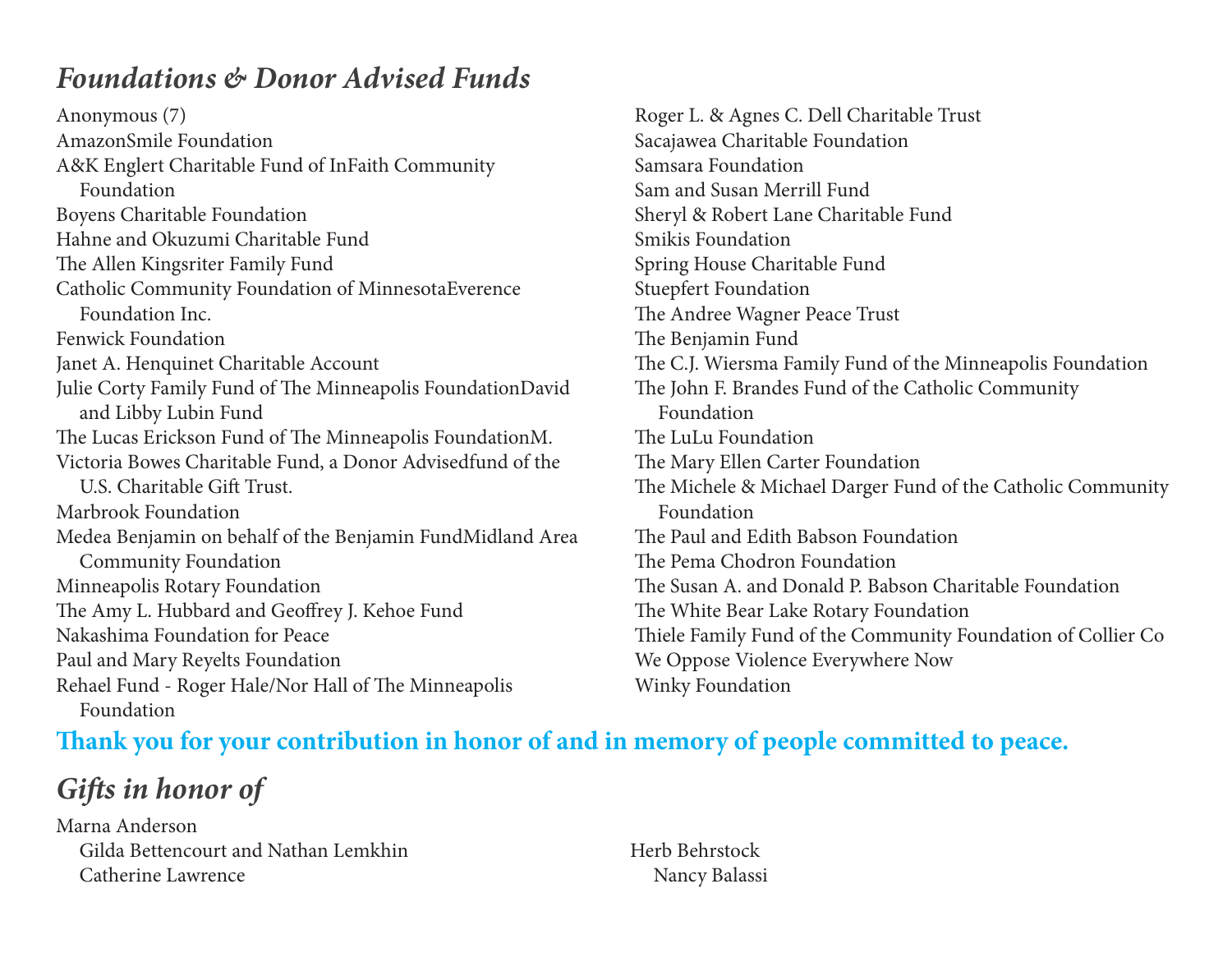Gilda Bettencourt Ms. Sari Kossowsky and David Jefferies Kathleen Callaghan Janet Henquinet Jean Page Roberta Pisa Paul Catherwood Amy Friend Cedric Currin Rolf and Carolyn Hahne Cynthia Cycon Kristin Jacobsen Hunter Dalli Joseph Sciarrillo Mel Duncan Marna Anderson Mark and Bernice Van Dort Mel and Georgia Duncan Gilda Bettencourt and Nathan Lemkhin Tiffany Easthom Gilda Bettencourt and Nathan Lemkhin Joseph Sciarrillo Robert Edgerton Sylvia Edgerton Joseph Freund Brian Freund The birthday of Ellen Furnari Marjorie and Richard Ettlinger Hugh Gelch Miranda and Ben Gelch Jon Hall Brennan Hall Amy Hansen Gilda Bettencourt and Nathan Lemkhin

David and Jan Hartsough Gilda Bettencourt and Nathan Lemkhin Carol Rodgers Mary Ann and Samuel Wagner The marriage of Andrew Kingsriter and Kari Olson Bryan Kingsriter and Elaine Allen Austin Kraft Lisa Kraft Thomas Kurmann Franziska Blunck Daniel Eisenberg Kathleen Laurila Gilda Bettencourt and Nathan Lemkhin Nathan Lindberg Gilda Bettencourt and Nathan Lemkhin Tim McGivern and Neal Hines on Father's Day Margaret Merkow Joan Mork Beth Bartlett Anne Moore Anne Kamrin In Recognition of NP Midland, Michigan Chapter Mary Mersereau-Kempf Kent Murray Scott Flemming Grace Ogihara Gilda Bettencourt and Nathan Lemkhin Madi Ott Mary Sienko Mary Lou Ott Polly Thomson and Peter Edminds Jack Ouray Susan E. Ouray Clarkson Palmer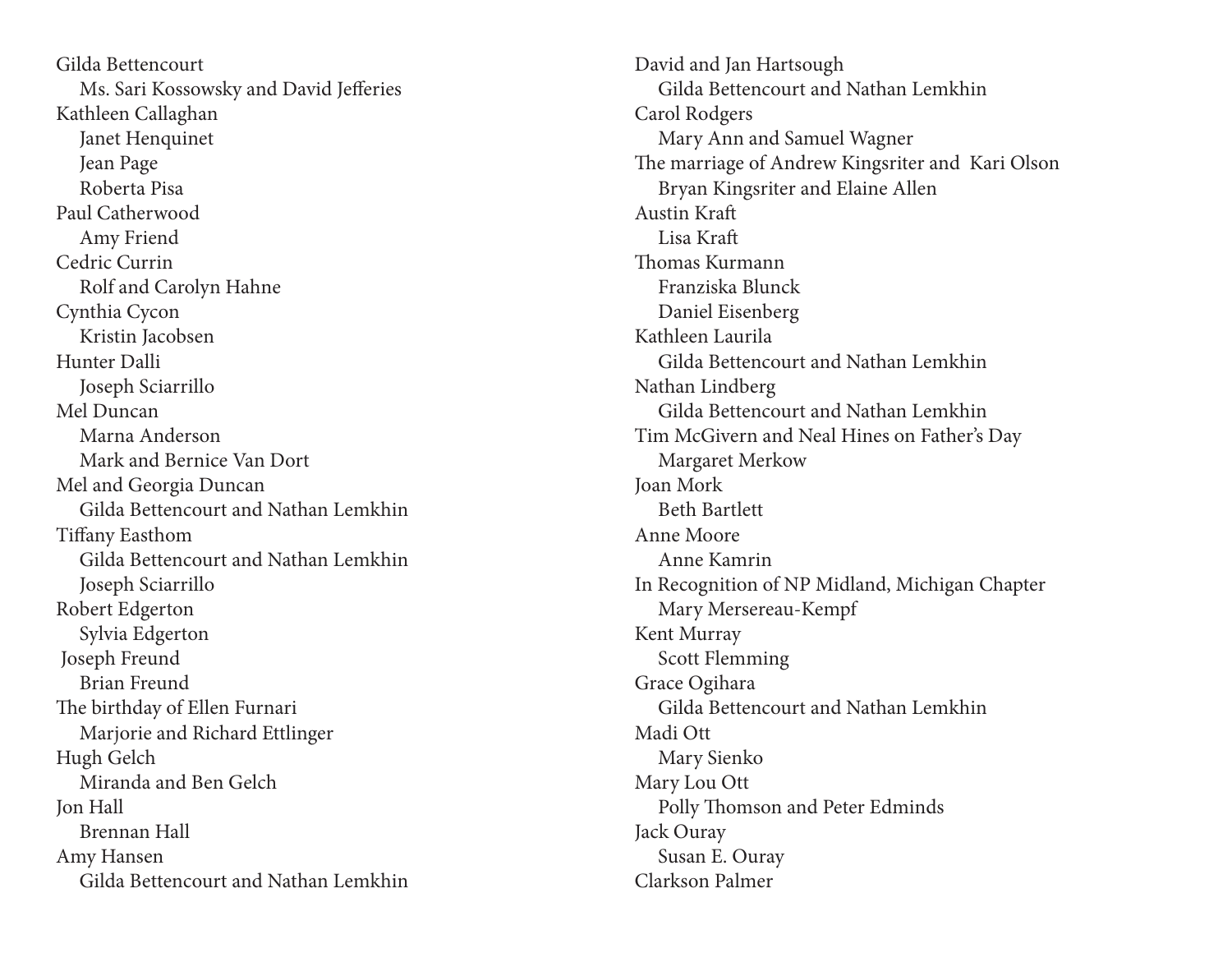Irene Palmer and Robert Rosenthal Mary Ann and Samuel Wagner Jan Passion David Blair and Linda Marsella Charles A.Pillsbury and Sarah K. Pillsbury Jane Powers John Powers Timothy Ramer Chase Shutak John Reuwer Leslie Hunt Julia Rupert Robert Rivers and Fernanda Menna Barreto Krum The Crew at Imagine Nation Brewing Jeanne Schaller Blanche Stark

### *Gifts in memory of*

Barbara Battin John and Elizabeth Ey Gail and Richard Lloyd Susan and David Weaver Joan Bernstein Gilda Bettencourt and Nathan Lemkhin The Buddha Chade-Meng Tan Cedric Currin Sylvia Bridge Jon and Evelyn Lipowitz Jeanne and George Schaller Jo-Anne Degabriele Amy and Michael Hansen Knowles Dougherty Veryl Andre

 Judy Timmons Mark and Bernice Van Dort Steven Smith Mediation Group Fred Roth Liesl Spitz Gilda Bettencourt and Nathan Lemkhin Tiff, Frank, and Amuna Tool Joseph Sciarrillo Ann Warner Julie Steiner Ben and Sloane Winkes Augustus Winkes Grace Wolf Ruth Levine

Eknath Easwaran Drew Raab Dan Everhart Catherine Webster Bernard Frazer Jane Johnston Ray and Ruth Hartsough David and Jan Hartsough Dorothy Homme Anne Henry and Jerod Peterson Tom Kennedy Haideen Anderson Rosann L. Lorenz Richard Lorenz Bob Mersereau Mary Mersereau-Kempf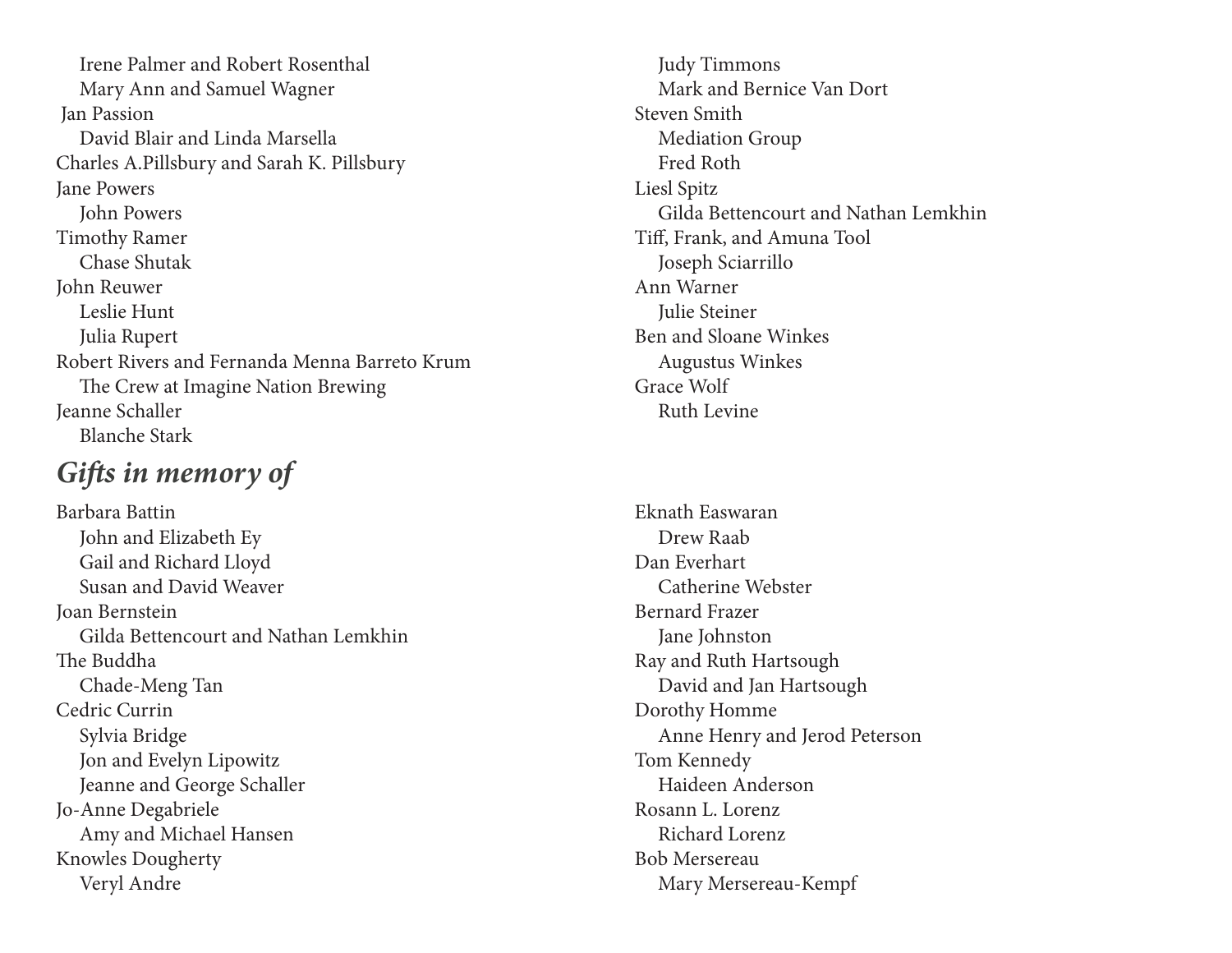Anne Moore Cynthia Burns Susanna Davison Maureen Flannery Bruce and Ruth Hawkins Lyle Jenks Jasper F. Lapienski The NP Philidelphia Chapter Maxine Schmidt Francis D. & Marcella A. Moran Michael Moran Hugh and Mary Morrison Mary Morrison

#### *Individual Donors*

Anonymous (35) Paula and Esam Aal Ronald Ackerman and Cleo A. Gorman Ethel and Wallace Ackley Catherine Adachi Duane Adams Marianne T. Adkins Ruth Agar Anne Agard Meenu Agroia David Ahlfeld and Victoria Dickson Mark Aldridge Teri Aldridge Margaret Allsebrook Pamela Alsum Eleanor Anbari Marna Anderson and Jim Morgan Glen Anderson

Frank Ostrowski Melvin and Ellen Moore Patricia Parkman Jane Johnston Richard Saltonstall Pattee Sarah L. Pattee John Schroeder Claire B. Lewis Johanna Sibbett Paul Greene Arthur Sternberg Doug and Ruthena Fink

Suzanne and Timothy Anderson Joan Anderson Amy and David Anderson Richard and Sue Anderson Eileen Anderson Susan and Haron Andima Nonviolent Peaceforce Japan John Andreozzi Julie Andrus Marcia L. Angermann Wanda Anstett Kathleen Anzicek and Mark Leventer Frederick Appell Outi Arajärvi Constance Archbald Rita M. Archibald Margaret J. Arny and Janice Doppler David Arond

Joy and Dorothy Arthur Dorothy and Robert Arthur Arlene Ash Asha Asokan Richard and Ligia Atkinson Charles Avatar Debra and Gus Avenido Manuel Azevedo Senani Wijeyawardena and James Babson Beverly and William Bailey Nancy C. Bair R. L. Berliner JoAnn Baker Don and Yumi Baker Linda J Baker Nancy Balassi~ Don Baldus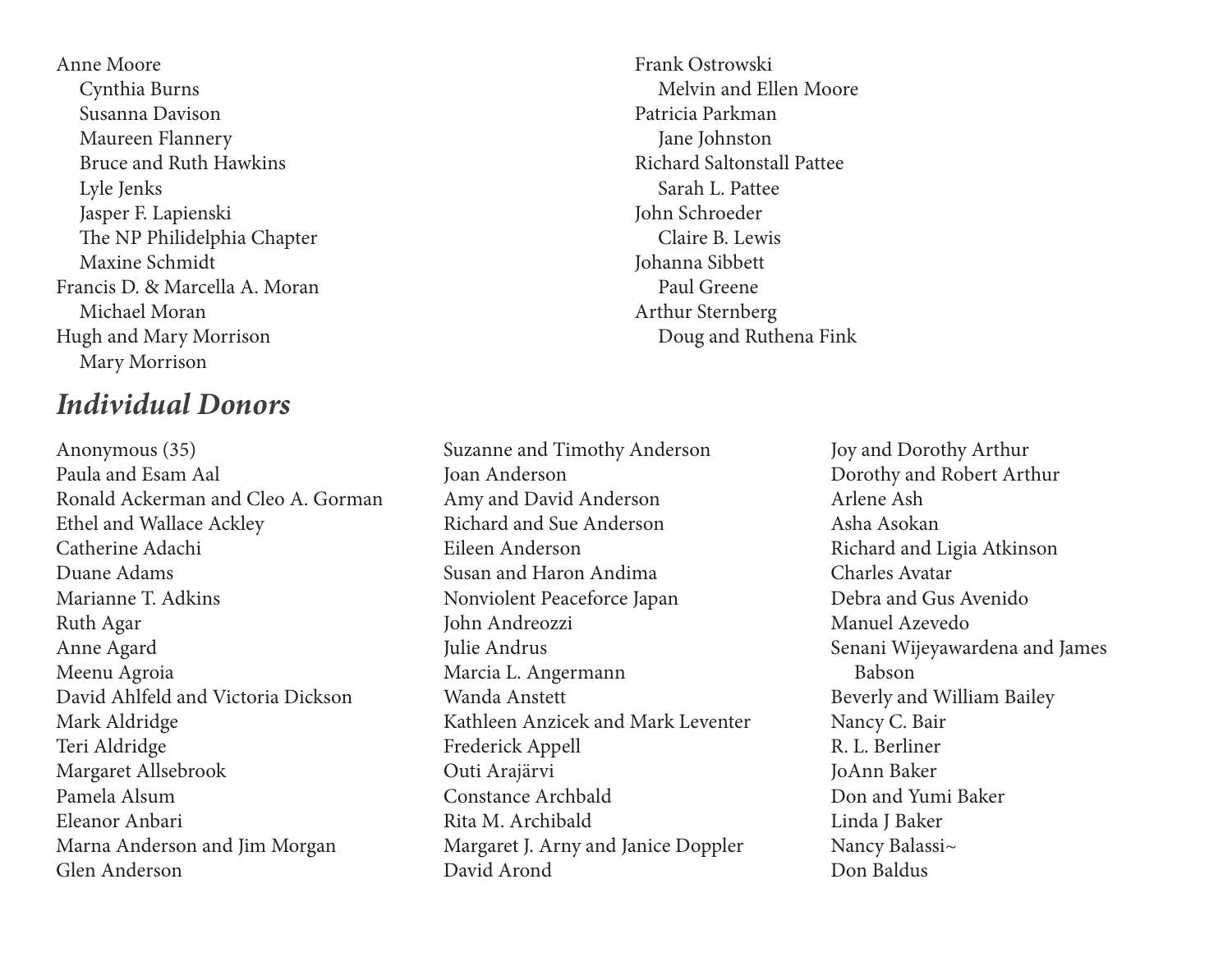Peggy and Donald Baldwin Andris A. Baltins Jane and James Baraz Thomas Barbalet Mary Lee Barker Claire Barker Gregory and Yoko Barnes Kathryn A. Barnhart and John L. McCarthy Cedar Barstow Beth Bartlett Keith Barton Coral and Gregory Bastien Richard E. Batho Phebe and Roger Baty Margaret Bauer-Scandin Keri Baughman Helen Bayes Barbara Bayless Brenda W. Beadenkopf Stan Becker Kara Beckman and Mario Fuentes Sharon and David Beckman Brenda and John Beitler Stewart Bell Douglas Bender and Emma Trejo Stuart Bender Rita and Tom Bennett Harvey Benson Virginia Bergfalk William Berneking Marilyn Bernstein David Berrian Laurenio Bettencourt

Jonathan and Rosy Betz-Zall Gerald Bill Marian Birch Tor Kristian Birkeland Daniel and Suzanne Bissey Linda Black Maria Tara Blasco Lurton and Carolyn Blassingame Ruth Blattenberger L. B. Blattenberger Kathleen Blatz and Gregory Page Susan Blohm Paul Bloom and Milegua Layese Walter M. Blume Amy Blumenshine and Mike Troutman Franziska Blunck Michael Bockhorni Richard Bolan and Nancy Johnston James and Patricia Bonner Sam and Betty Booker Ross and Vera Boone Nathaniel and Trina Borenstein Silvia Bornengo Allan and Margaret Bostelmann Martha Bostian Carol Bosworth Aaron Bovitz Diann Bowoman Willard and Susan Boyd Mary and Joseph Boyle Stephen Boyle Timothy Braatz Patricia Bradford Jane Bradley

Vaughn Bradshaw~ Mary and Dick Brainerd David Brandau Richard Brasch and Carole Schmidt William Brault and Carolyn Goolsby Marie A. Braun Jean Brechan Tree Bressen Ann Brian J. M. Bricker Sylvia Bridge Terry and Kay Britton Patricia Bronstein~ Dorothy Lynn L. Brooks Elaine and J. Dee Brooks Dr. Mary K. Brown Stephen Brown Alan R. Brown Robert M. Brown Melanie B. Brown Carol Brunholzl Carol Brusslan Severyn+ and Louise Bruyn Dr. Deborah Buffton Frank Buffum and Kathy Gehlken Ms. Stephanie Buljugic Carol and Mike Buller David and Janet Bunje Beatrice Burch Angela Burgess Linda and Tim Burkett Fred Burks Gary and Angela Buske Jean Buskin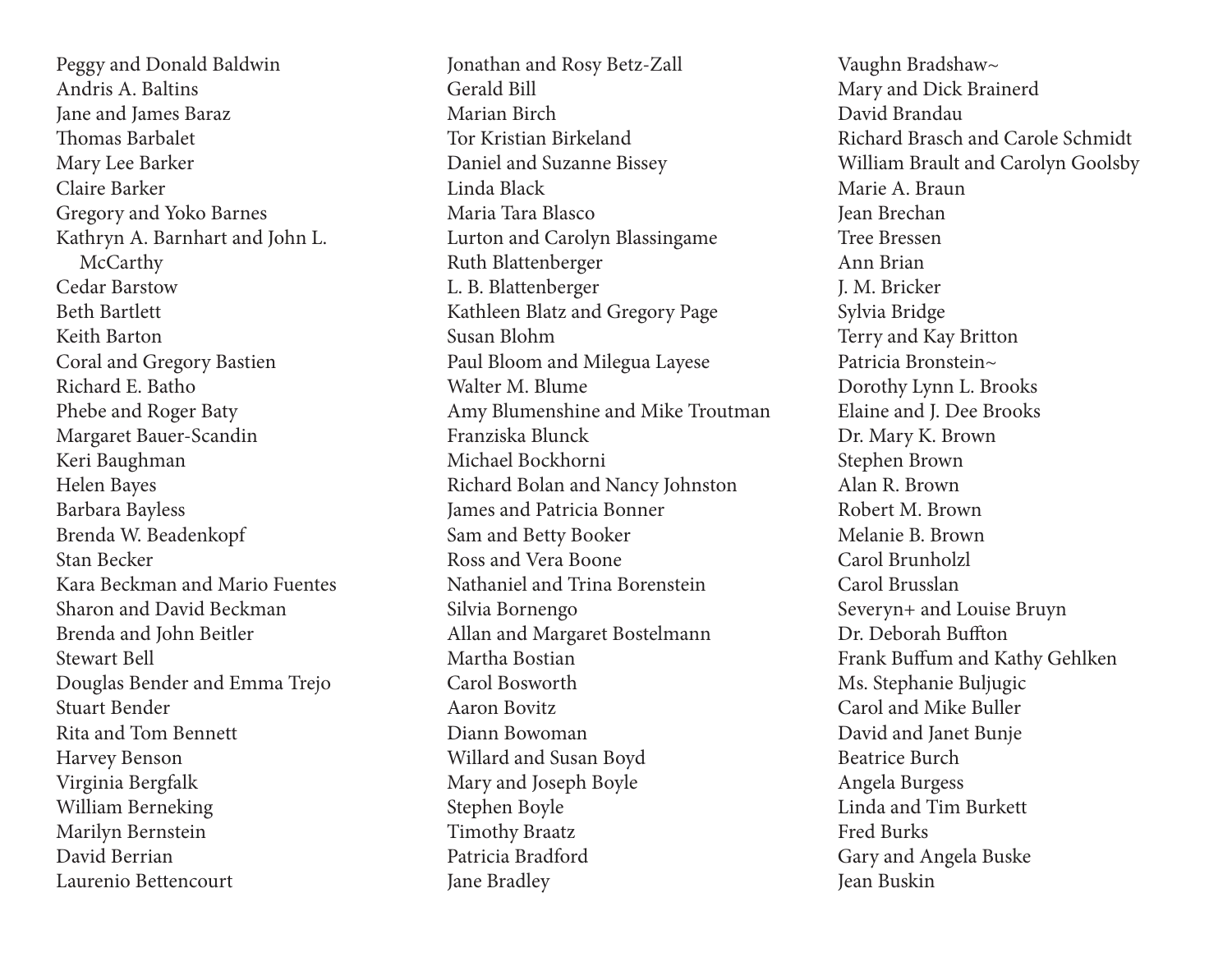Emelyn Buskirk Karrol Butler Duane and Sandra Cady Steve and Kathleen Callaghan Catherine Camporini Hal and Dottie Canfield Rebecca and Chip Cargas Jean Carley Marsha Carlton Mark Carlton Paul and Bridget Carns Ruth and Alan Carp Candis Carpenter Jean Carr Sheva Carr and Dr. Robert Browning Rolf Carriere Dianne and Eric Carroll Marka Carson Darlene and Walter Carter Johanna Castilla Margaret Cataldo Dave Cattell and Leslie Homer Cattell Barbara Cavalieri Joe Cavanaugh Jan Cebula OSF Sarah Ceurvorst Carolyn Chambers Peg Champney+ John Chaplin Elizabeth C. Choate Matthew Chrastek Dione Christensen Bill and Barbara Christwit Tim Church and Ann Fredrickson

Lynn Cibuzar and David Riggs Kathryn Cima Lorraine B. Claggett Elizabeth Claggett-Borne and Jonathan Vogel-Borne Milo Clark Karen and Norbert Clark Barbara Clawson Christine and Steve Clemens Susan and Richard Clemmer Patricia Cloutier Clark Coan Judith Coates Sharon Cody Richard and Rachel Cohen Robert Coleman Ann Coles Brenda Collier Kevin Collins Cherida Collins Smith Jacqueline Combs Nelson Ruth M. Connolly Randy and Kathryn Converse Peter Cook Robyn Cook P. Alex and Janis Cooke Patricia Coon Gail Coonen Kathy Cooney and Bob Labombard Lara Coppock Jeffrey Corey and Michele Flatau Michael and Gunthild Ute Corrie Jeanne Corwin Ann and Dodd Cosgrove

Pam Costain and Larry Weiss Simonetta Costanzo Pittaluga Jay & Page Cowles Elizabeth and Dan Crofts David and Katherine Crosby Joseph and Carol Crowe Patricia Crowe Ms. Anne C. Cummings Bridge and Stanley F. Bridge Sally and John Cuningham Mervyn and Joy Curran Chuck and Nancy Cusick Cynthia Cycon~ Douglas and Gisela Daetz James and Barbara Dale Anthony D'Angelo Margaret Darger and M.D. Spenard Tom and Debbie Darland John and Elizabeth Darr Sally Davis and Steven C. Birdlebough~ Ernie J. and Carolyn Davis Susanna Davison Wendy Dayton Martha Dayton Anne S. De Coster Dorothea De Zafra Atwell Ellen DeHaven Kathleen Dehmer Jeannie Dellar Nicolas Demm Marlene DeNardo Marie Dennis Barbara Dennis Judy Depenau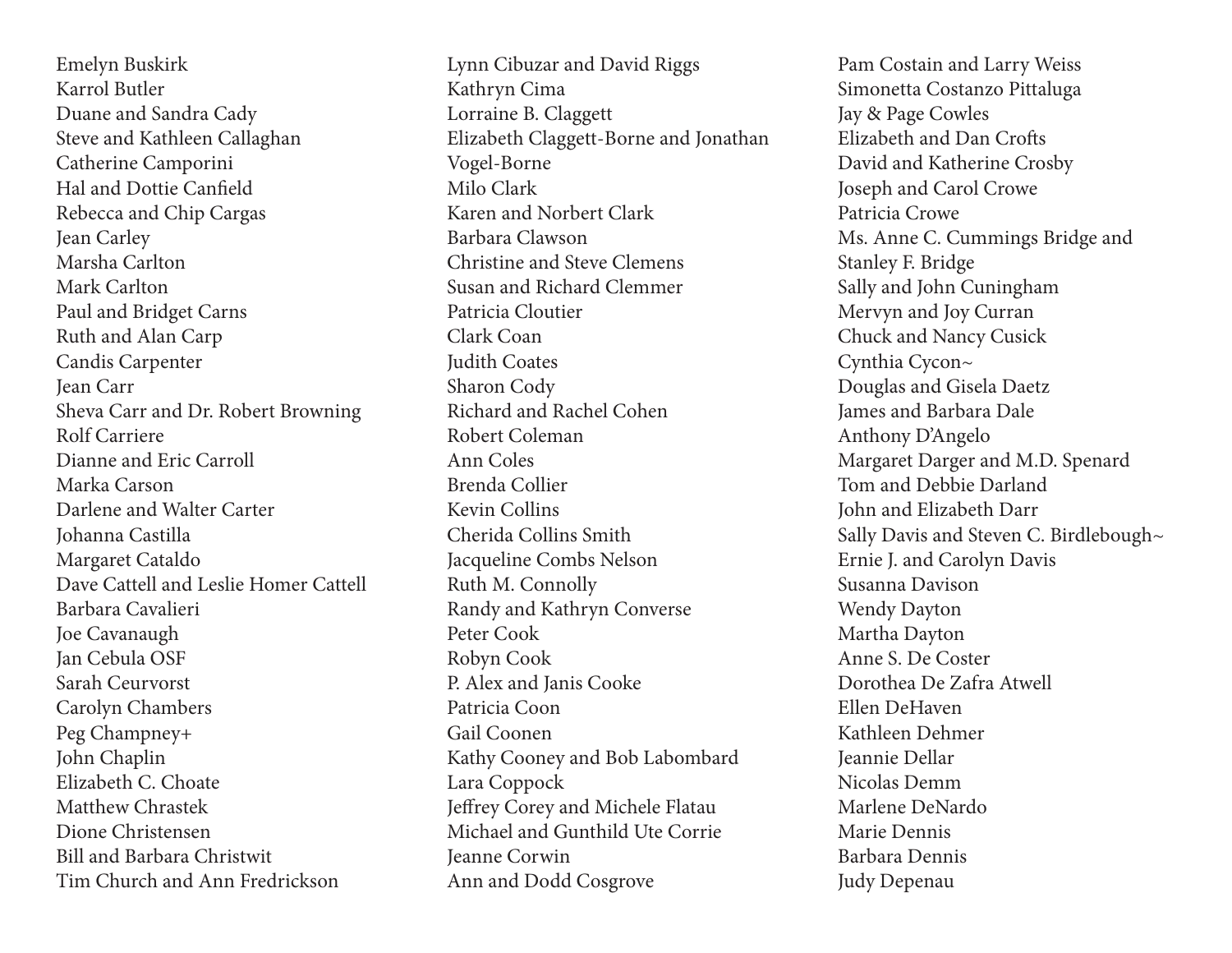Arta Dermaku-Bektashi Helen and Raj Desai~ Donna Detweiler David Deutscher Robert Devereaux~ Martha Dickinson Nancy Dietrich Sarah Dietrich Dennis and Nickie Dillon Arvid D. Dixen+ Rebecca Dixen Roscius Doan and Virginia Warfield Mary Dolan Elizabeth D'Oliveira Doug and Katharine Donaldson Maureen and Norm Donker Corrine Donley C. Peter Dougherty Mrs. Melanie Douglas Anita Doyle Valentine Doyle Martha and M Corwin Drake Bill Drake Edwin C. Dreby and Margaret A. Mansfield Frances Dreisbach Mary Dudek Adis Duderija Michael Duffey Kingston Duffie and Elizabeth Schwerer Dr. Thomas Duke and Jean Hammink Lloyd and Teresa Dumas Mel and Georgia Heller Duncan Linda Dunn~

James Dwyer C. Jeffrey Dykhuizen Anne Dzamba Tiffany Easthom Lois and Michael Eaton Michelle Eberhard Virgina Ecker Marilyn and Marvin Eckerle Bob and Elizabeth Edgerton~ Faith Edman Dale Edmondson Martin Edwards Eric M. Efron Elizabeth Egeberg Lance Egley David and Laura Eisen Anton and Eleanor Elbers Nancy Ellingham Cynthia Embree-Lavoie James and Wendy Emrich John and Diane Engelhardt Arline and Joel Epstein Lloyd Erbaugh James and Janice Erdman Richard A. Erickson Mary Erickson Daniel and Karen Erlander Joanne Erskine Charles A. Esser John Etter Marjorie and Richard Ettlinger Linda Ewald Cynthia Eyden Steve Fabick

Aladien and Mona Fadel John and Kathryn Fairfield John P. Falchi Scott Falcone David Falls Lucille Fandel and Wynne Busby Charlotte Fardelmann Elicia Faul James Fawcett Jack and Ann Fecht Hayyim Feldman Nancy Feldman Michael Ferber Cornelia and William Ferguson Diane Ferrer William and Phyllis Ferris Robert and Barbara Festa Barbara and Poa Andrew Fettig Sandy D. Field Michael and Joyce Finch Peter Finelli Doug and Ruthena Fink Kathleen Finkler Mary and Patrick Finn Maureen Flannery Peter Fleck and Mary Weber Bernard and Diana Fletcher Barbara Flynn Dorothy Follette Diane E. Follmer Benjamin Ford and Judith Newton Ken and Barbara Ford~ Diana and Bob Forman Don and Bev Forsman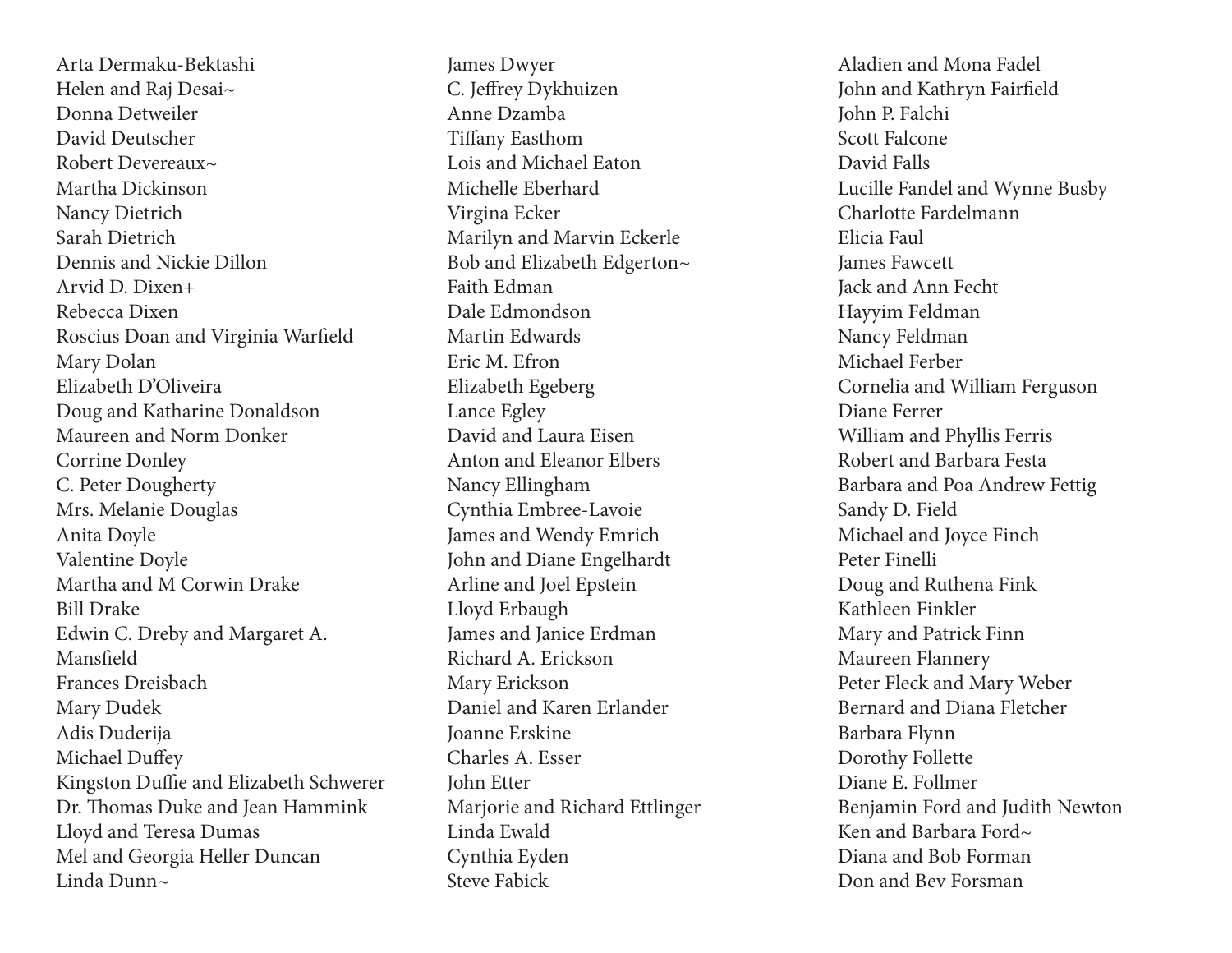Barbara Forster Elizabeth and Lawrence Forte Richard and Katharine Fournier Teri Foust Duncan Fowler and Donna Fieldsa-Fowler Ezra Fradkin Roxy Freese Brian Freund Barbara Frey and Howard Orenstein Mary Friedlander Dr. Ann Frisch and David Hozza Richard Fuller and Elizabeth Raasch-Gilman Marian Fuson Jane Galbraith Catania Galvan Kathleen and Dennis Gandy Georgine Garbisch Kirk Gardner Penelope Gardner Fleta and Marcel Garsaud Geoff Garvoille Judith Gaskell Christine and Jay Gaunt Mae Gautier David and Carol Gavareski John Geddie Hugh and Deborah Gelch Marcia Gentry Anne Gero-Stillwell and William Stillwell Susan and David Gessford Mary E. Gibson

Mark M Giese Lainey Giffen Mary Ann B. Gilbert Patty Gille Alexandre Gillen Mary R. Gillespie Sally Gillespie Fred Gillespie Peggy Gilstad Mary K. Girard Margaret A. Gish Joseph Goenaga John Goggin and Julie Weighter Ben Goggins Jay Goldspinner Susan Gonzalez Blakely Gooch Jay and Marilyn Good Meenakshi Gopinath Maria Gorettii Beckman Charlotte and Charles Gosselink Lucy and Richard Gould James Gould Michael Goze Jane Greatholder Paul Greatholder Barbara and Harold Greenhut Karen Greer Kevin Gregerson Bruce and Nancy Gregoire Simon Gretton Eileen Grew Cynthia Grguric Richard S. Grier-Reynolds

Susan and Charles Grigg Seymour Gross Sharon Gross Frances Grossman Bonnie Grossman Douglas and Helen Grundman Kathleen and Carmen Guinta Claire Guinta Donna Gustafson Eleanor Haase Dwight Haberman Marjorie A. Haddad Rolf and Carolyn Hahne Donald and Marion Hall Ann and Noor Hallan Lakhdhir Mary E. Halverson George C. Halvorson and Lorie Halvorson Frances Hamburg Mary Hammann Steve Handen Kathryn Hanna Lloyd Hansen Barbara Hansen Amy and Michael Hansen Peter Hanson Patricia M. Hardy Susan Hargis Rick Harlan and Ruby Phillips David Harnett Robin Harper David and Susanna Harper William and Barbara Harris James Hart and Maureen Reed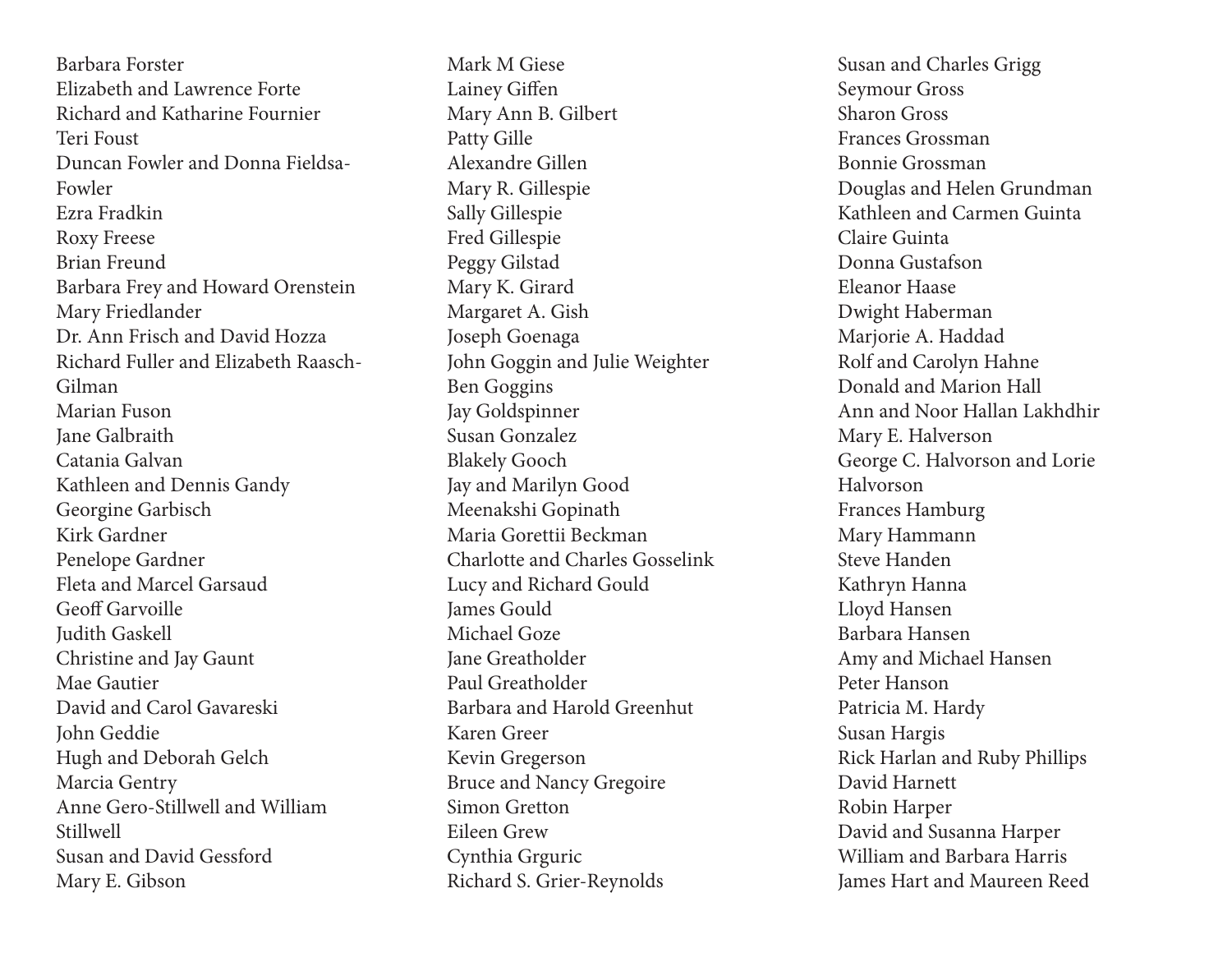Alison Hartman Sandra Hartman David and Jan Hartsough Lucy Hartwell+ Tom Hastings Jill Haver-Crissman and James W. Crissman Bruce and Ruth Hawkins Van and Liz Hawn Rosemary Hayes Debra and Michael Hayes Lisa Haynes Margaret Haynes Heath Barry Cheryl Thomas and Roger Heegaard Roger F. and Marge Heegaard Clarissa and Paul Heil Douglas Helfrich and Judith S. Rae Patricia Helin Louis Hellwig Helene Hembreiker Monica and Stephen Henderson Nancy Pelota and Dr. Stephen Henke David and Sheila Herbst Jan Herzog~ James and Sieglinde Hess Kathleen Hester Patricia Higgins Roger Hildreth Anne and John Hill Nell Hillsley and Van Lawrence Curt and Helen Hillstrom Mares Hirchert Adrienne Hirt and Jeffrey Rodman

Barbara Hoffman Gail L. Hoffman Clair and Virginia Hoifjeld David Hoiland and Rhonda Kuehl Martha Holden Jennifer Hollingshead Kathleen Holm Michael and Mary Holm Cheron and Howard Holman Gail Holmes Jeanie and Dennis Holt Alicia Homrich Michael J. Horowitz Kathryn Horvat Robert Horwitz Kenneth Hougland Kathryn Houston Keith K. Howell Jenny and Gregory Huang-Dale Francis and Evelyn Hudson Martha Hunkins Willard Hunter Esther Huston Catherine Huston Elizabeth Hutchby John Hynes Fatuma Ibrahim Tricia Idrobo Steve Iliff Jane Illades Carol Inglis Mrs. Sandy and Mr. Deane Irving Lisa Isola Kathryn Iverson and Michael Menzel Pamela Jackson Joseph Jackson and Joann Leskovar Gayle Jacobs Stanley and Janet Jacobson Edit Jacobson Jennifer Jaffe John and Christine Jaglo Frank and Barbara Janisch Gwen Jaspers Sharada Jayagopal Susu Jeffrey Lyle Jenks Eileen Jennings Chris Jeske Regina and Scott Jessup Michael L. Job Margel Johnson Dr. William Johnson Lynn Johnson Orville and Kathy Johnson Rodney Johnson and Kathleen Hollander Mark and Jennifer Johnson Mary Johnson Jeff Johnson Brian P. Johnson Charles Johnson Kelli Johnson Betty and S. Preston Jones Kathleen Jones Don Jorovsky Al and Nancy Jubitz Rachel Julian Delia Jurek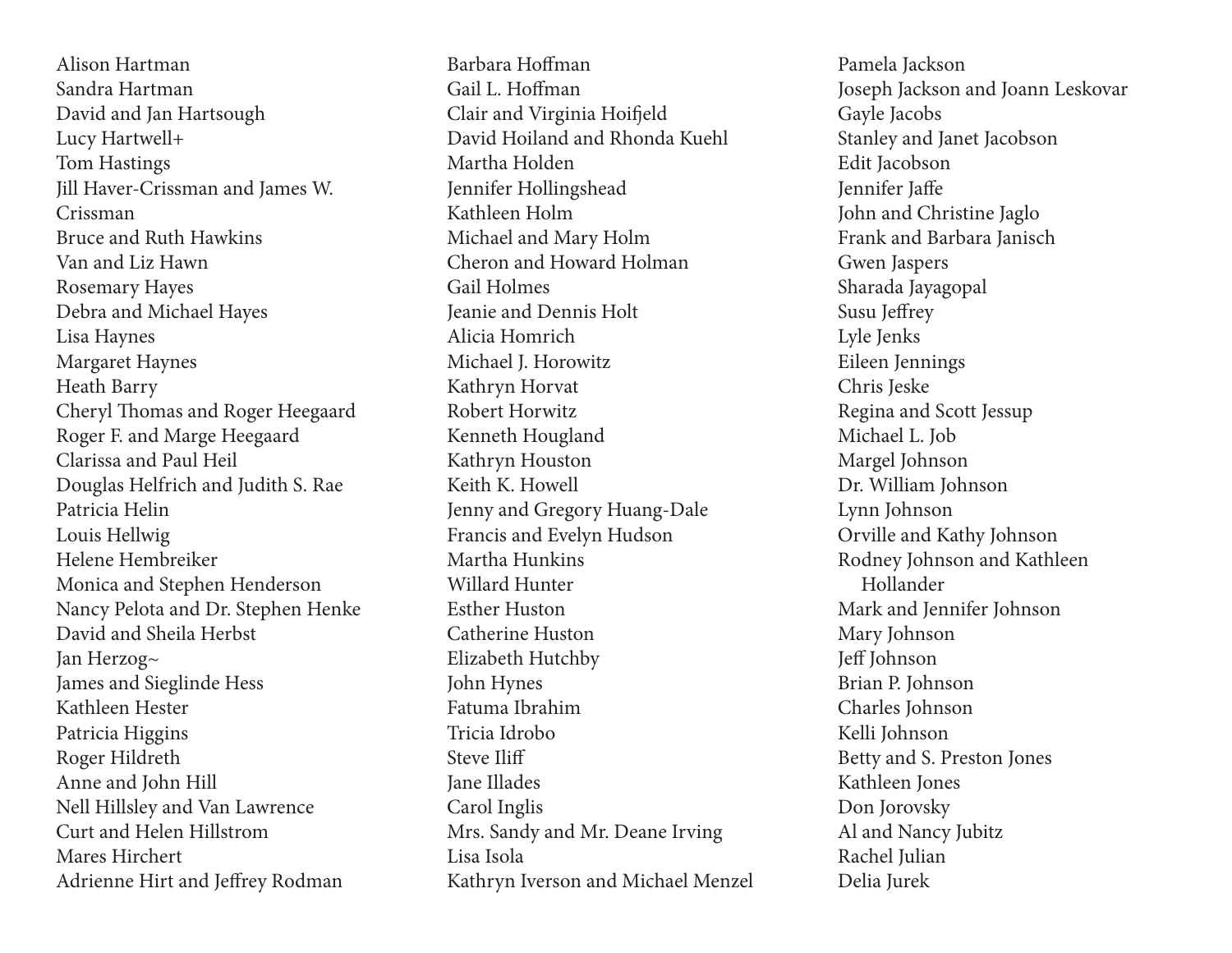Ellen and Myron Just Nancy Kachel Laura and Robert Kadwell Winston Kaehler Phyllis Kahn Mark and Susan Kaiser Alfiya Kamaletdinova Diane Kammerude Jeffrey Kantner and Susan Stallard Sudarshan and Veena Kapoor Joseph Katan Vince and Jane Hammatt Kavaloski Randi and Tsuneharu Kawakita Kathleen Keeler Chris and Margaret Keij Betty Lou Kelly Carole and Clarence Kent~ Jan Keny and Wes Sturgis Betsy Kerr Amy Kietzman and David Nicklin Elizabeth and Clifford King Chris King Gary King Harry King Steven G. King and Susan Boren Laura A. Kinkead Ms. Michele Kirschbaum John Klein and Maria Pastoor Wallace Klein Ruth and Jeff Klepfer Carl and Brenda Kline Gerianne Klug Peter Kohnke Meryle A. Korn

Jack Kornfield Ms. Sari Kossowsky and David Jefferies Sudarshana and Rajesh Kotecha Ellen Koteen Thomas Kottke Anita Kovic Ernesta Kraczkiewicz Kelly Kraemer Lisa Kraft Robin Krieger Anthony Kroll Ronald Krueger Judith Krusell and David A. Landy Benjamin Kuipers and Laura Lein Thomas Kurmann Corinn Lafave-Denay George Lakey Cathy and Jerry Lakoff Audrey Lamprey Michael Lander Anthony Langbehn Kim Lapakko Henry Lappen Jacalyn Lappen and Karl Eberth Cara-Lyn Lappen Tim and Linda Larason Mrs. John E. Larkin John Larsen and Michael Stewart Mark and Jean Larson Connie Latuszek Jen Lau Margery Lauber Judith and Robert Lauer J. Kathleen Laurila

Kathleen A. Lawhead Kenneth Lawrence Susan Leaver Andrea N. LeBlanc Serena Lee Thomas Lee Sue Lee Mossman Michelle Lefkowitz and Stuart Weiss Steve Lehman and Kathy Childers Sally and Richard Leighninger Barbara Leighton Carl Lekan Duane Lengsfeld Adele Lennig and Christopher Sullivan Johannes Lenz David and Leslie Leonard Linda LeShanna Janet Leslie and James Anderson Janet Leslie Choguaj-Leveille Family Robert and Carolyn Levering Ruth Levine Morris and Dorothy Levy Michael Levy+ Rachel Levy-Bencheton Anne H. Lewis Claire B. Lewis Yehudit Lieberman Richard and Carolyn Lief Kathleen and Lin Linabery Ilona Lind Mark and Jennifer Lindberg Jonathan K. Lindfors and Kathleen Bryant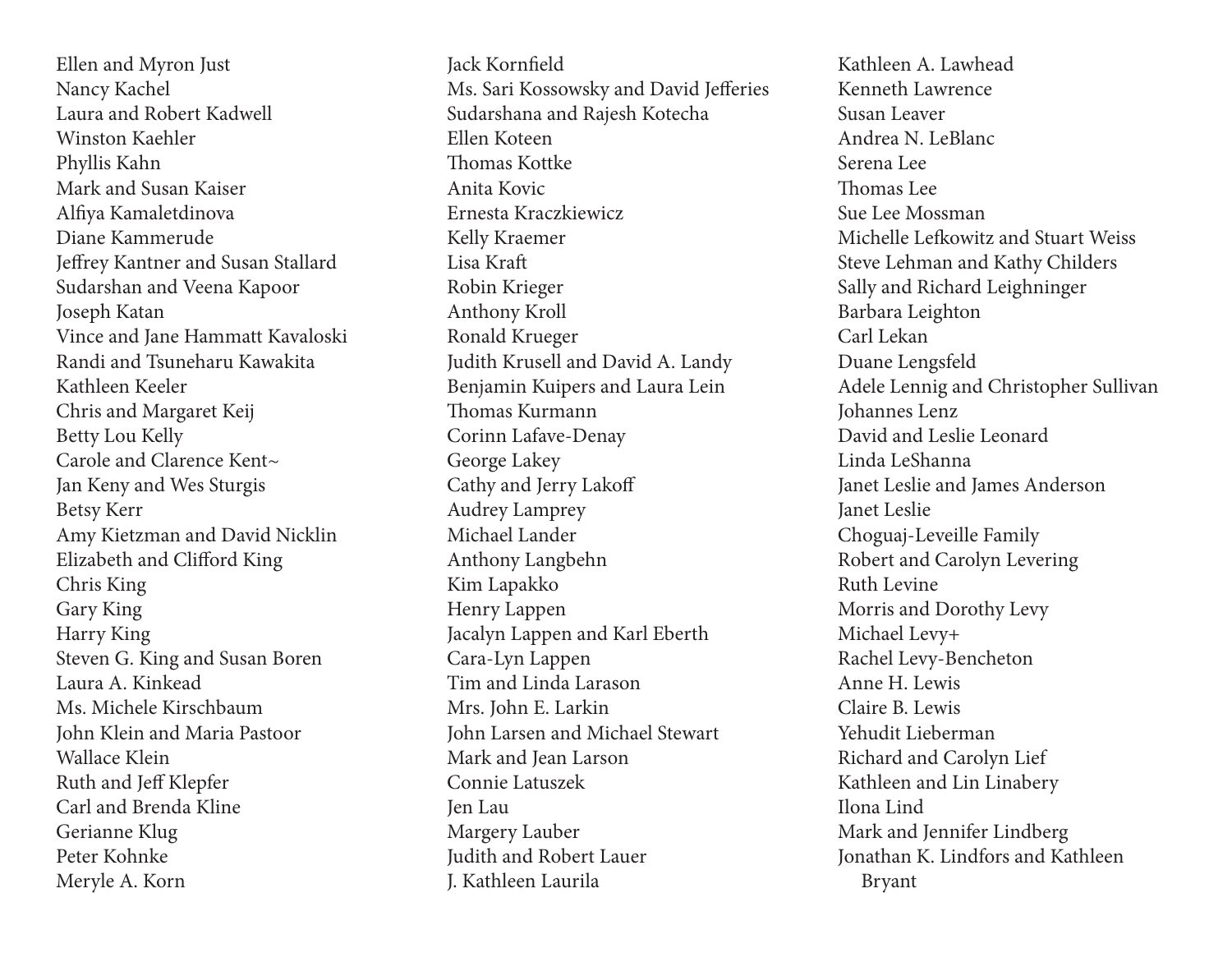Mark Lipman and Helen Cohen Blake Lipsett Robbie Lipsman and Eric Wright Kathleen List Keith Liuzzi Jane Livingston Robin Lloyd Cory Lockhart Kristin Loken Thomas Long Margaret Lorenz Susan L. Loucks~ Joanne Lound Becky Lourey David Lowman Larry Luck Donna Luckey Elizabeth Lumbert Kim Lund Andrew Lund Kristen and Kristofer Lund William Lurton Michael Lustick and Barbara Rickler James Lynch James Lynskey and Jane Dietl Eugene G. Lyons Mary Maclay Rose and Ralph Madsen Alice Maes Gloria Magee Caca Carrell Magno John J. Magruder Arden Mahlberg Katherine Mahle

Diane Makl John Malkin Anthony and Kathleen Manousos Francois Marchand Lorna Maren Genjo Marinello Carrie Marker Robert Marr Dolly Marshall Jean and Daniel Martensen Debra Martin Alden and Marie Martin Andrew Martin Stephen Martorano Janice Martz Martha and Stuart Mason Ken and Carol Masters William and Judy Matchett Virgil G. Mathiowetz~ Anna Matveeva Terry Lee Maul Sherri Maurin $\sim$ Margaret Maxwell Joyce and Dan Maxwell Elaine Mayer John Mazzola Chris and Jean McCandless Don McClain Susan and Donald McCollister Fred and Jacki McCormack Joan and Patrick McCoy Carolyn McCoy and Bill Sanderson Carolyn McDonnell Judith McDowell

James McEachran Jean McElhaney Delia McGrath Lynette Mcgrath Tom and Susan McGuire Andrew J. McKenna Louise and Brian McLeod Gwen and Andy McMahon Phil McManus and Betsy Fairbanks Ellen J. McVey Teresa McWilliams Rosemary and Lorin Meade Mary Jo Meadow Marie and Joseph Medvec Gretchen Mehmel and Jeff Burchem Jason Meier Douglas Meisner Nick and Mary Mele Karl Meller Gary Melquist Everett Mendelsohn Yvonne Mendes Anaya James and Joann Mentele Guy and Kathryn Mercer Margaret Merkow Mary Mersereau-Kempf John Metallides Richard Metcalf John and Yoshie Metcalf Sylvia Metzler Robert Meurer Carolyn and Erik Meyer Kathy Mikel Arthur Milholland and Luann Mostello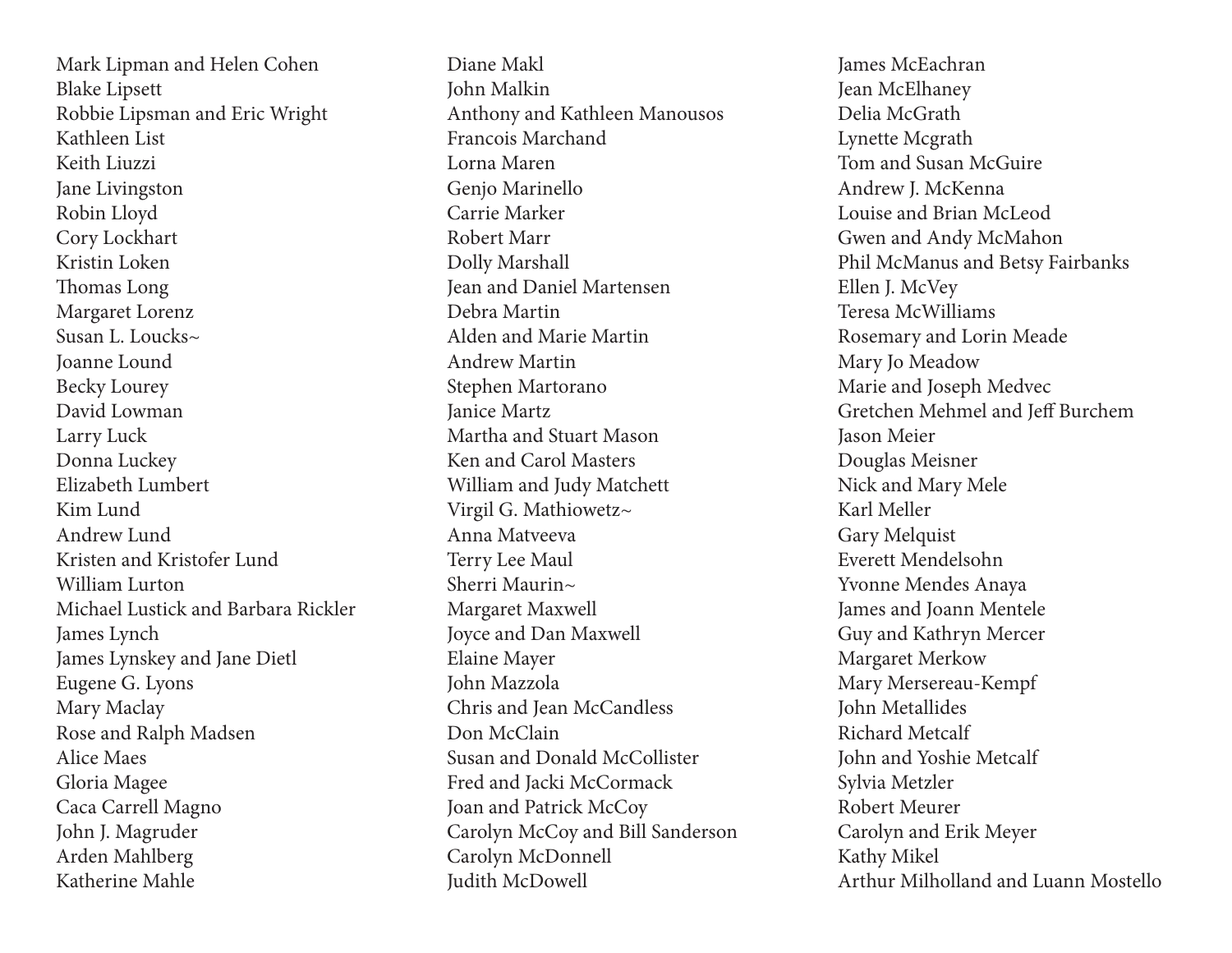Martin Gross and Claudia Miller Suzanne Miller Carol Miller Isabel Miller Kathleen Milligan Judith Milner Robert P. Minichiello Sharon Minsuk Stefani Mistretta Jude Misurelli Lucy Mitchell Ronald and Melanie Mock Annie Moldafsky Donna Moniz Paul Monsky and Beverly Woodward Alison and Daniel Montgomery Christopher Moore Katie Morag Hubert Morel-Seytoux Jonathan and Martha Morgan Marcia Morgan and John Braxton James and Alice Morgan Mary Mork Luis Morones David and Sue Morris Sara Morrison Claire and Lawrence Morse Robert and Sharon Mortenson Kathy Morter and Glenn Harvey Dick Morton Pastor Carolyn Morton Daniel Moses Carol and Nelson Mosher Sally Moss

Sidney and Miriam Moss Kathryn Mott+ Jeanne Mugge Kathleen C. Murphy Nora E. Murphy Lynne Murphy Meredith Musel Sara Mushlitz Gretchen Musicant Maizy Myers Linda and Sam Myers Christopher Nakamura and Sarah Nuss Warren Mira Nakashima Yarnell Ardella Nathanael Clark Natwick Jeffrey and Julie Naylor Bob Nechal Nancy Neiman-Hoffman Jack and Kate Neis Tawny and Robert Nelb Marjorie Nelson Delores Nelson Sandra Nelson Chester and Paulette Nettestad Kenley Neufeld and Leslie J. Davis Brad Neuhauser Janet Neva Moles and Oliver Moles Samuel Nickels and Cynthia Hunter Julie Anne Norris Mary Novak Nancy O'Connell Fran O'Connor Susan Oddsen

Francis and Lenora O'Donnell Grace Ogihara Jonathan Ogle Timothy Ogren Jesse S. Okie and Mary L. Harrington Molly Older Rodney Olsen Fred Olson and Elizabeth C. Brackett Lisbeth Olton Leon and Elaine Oman Carol K. O'Neill Ms. Melissa Onyango-Robshaw Thomas Orne Edward Ornelas Suzanne Osborne Elson and Cheryle Oshman Blunt Don and Florence Ostrom Mark and Ann Oswood Danielle O'Terry Mary Lou Ott~ Michael and Joanne Ott Karen and Kevin Ott Tim Ott David and Karen Pack Bernadette and Jack Page Glenda Paige Joseph and Mary Palen Clarkson T. Palmer and Andrea Wilcox Palmer~ Roger and Sarah Pancost Rock Pang Betty L. Pankey Shivani and Bharat Parekh Deborah and Raymond Park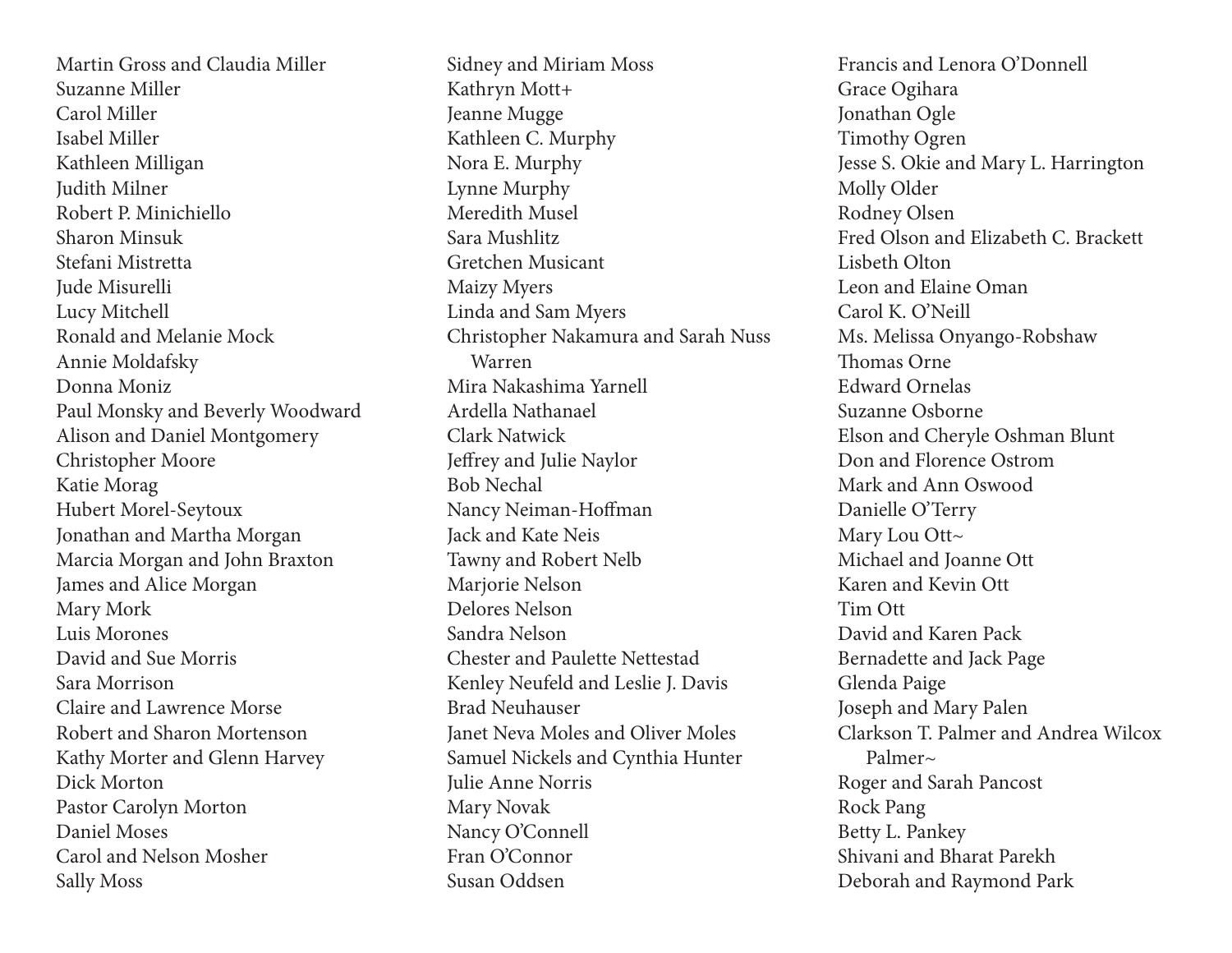Anne and Paul Parker Gerald R. Pascal Robert and Carol Passmore Mary and Mickey Patterson Helen Paul James and Susanne Paul Thomas Paxson Jack and Christine Payden-Travers Susan Peacock and Stephen Robertson Julian Pearson Nancy Pearson Theodore A. Peck III Jerry and Drusilla Pedersen Jane Peers Daniel Pennie James Pennino Robert and Laura Pepper Angelo and Mary Percich Elizabeth Pernotto and Robert Marshall Margaret Pestorius Lorin and Lacksana Peters Josine Peters Marlene Peterson Katrina Pflaumer Marjorie Phillips Jacob Picheny Alisha Piekarski Annette and Robert Pierce John Pikala Maureen Pillepich Sarah Pillsbury Anne Pincus Nancy Pine Michael and Joan Pine

Pauline Pittsley Ruth and Michael Podolin Vicki Poier Sally Polk Judith Pomeroy Patricia Porter Leila D. J. Poullada Babette and Don Powell T.J. Powell Jane Powers and Michael Green Janet Powers John Powers June M. Prange Dr. Richard S. Pressman Georgia Pressman Charles W. Prewitt Marjory and Donald Priest Sat Pritam and Owen Landis Debra Pullen Christina Purdy Susan Quinlan and Jim Best Bruce W. Radtke Debra Ramage Dr. Timothy Ramer and Martha Johnson Sri Ramesh Lynn Rankin Rev James Ray and Suzanne P. Anzellotti Bill and Barbara Read Margaret A. Redmond and Steven Ring Mark Reedy Robert and Joan Reese George Reif Alan and Laurie Reinstein Pat and Debby Reisinger

Jose Reissig Kathleen Remund and Diane Light Patricia Repinski Edmund Resor and Ann Marie Huber John Reuwer and Laurie Gagne~ Lois Rhoades Jeffrey Rholl and Alexandra Lape Philip and Charlene Rice~ James Richmond Leonard Rico and Marilyn McLaughlin Louise Ridden Jean and Thomas Riddering Matthew E. Riggen Winston Riley III Julia Riseman and Nicholas Horton Burt Riskedahl Alice Ritter Louis Robards Marileta Robinson Nancy Robinson Carolyn and Ira Robison Shelley and Michael Robshaw Leah Robshaw Robinson and Paul Robinson Margaret Rockwell Sharon Rodi William and Dinah Roe Evelyn M. Roehl Marylin C. Rohlfing Clare Ronzani and Bruce Lescher Glenda Rooney Michael Root Myrna and Everett Rosenblum Hyla Rosenburg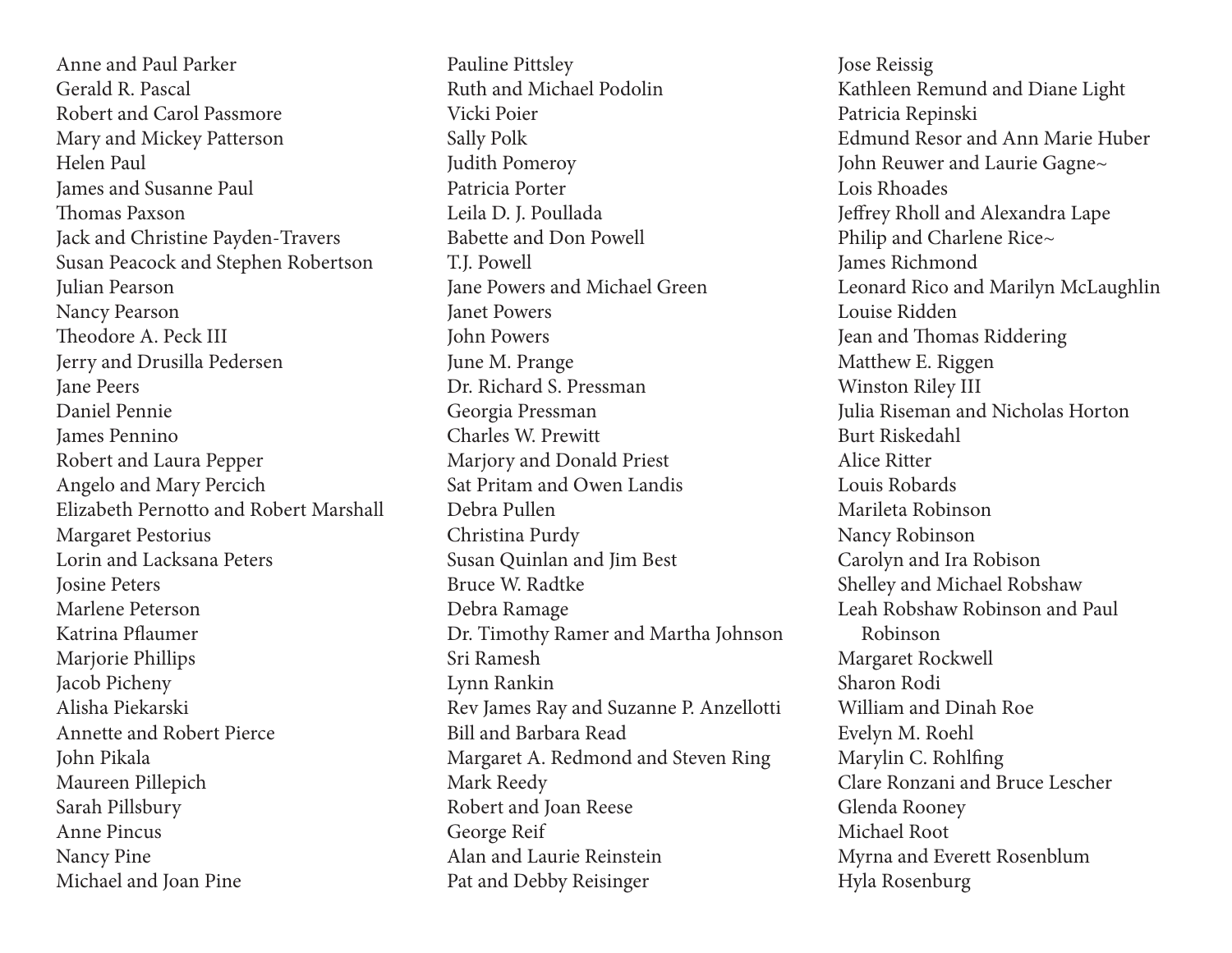Janet and William Mark Rosenbury Keith and Suzanne Ross Bernard Ross Alessandro Rossi Martha and Martin Roth Fred Roth Donald Rothberg Cydny Rothe Edward and Janice Rowley Estelle Rubenstein Judith Rudolph Stephen and Sandra Rufer Phil Runkel Catherine Rusmore Andrew Russell Alan and Sally Ruvelson Patricia Ryan Connie and Bruce Ryan Oliver Ryder Terrance and Sally Rynne Eric and Maryann Sabelman Barbara Sadler~ Ron and Nancy Saeger Irene Saikevych Charles and Louise Saltzman William Samuel III Hilary Sandall Patricia Sandbakken Nick Santullo Jasena Sareil Robert Sarly Judy and Galileo Sarmiento Dale and Judy Sartor~ Kimberly Satterfield

Judith Sausen Anne Scarff Virginia Schaaf and Daniel Lowenstein Alma K. Schaefer Patricia Schaffer and David Weissbrodt Jeanne and George Schaller Rosemary Schantz Sarah Scher and Alan McCann-Sayles Dianne Schevene Erich Franz Schimps Jackie Schirn and Robert E. Drzymala Lasse Schmidtt Karl and Charlotte Schmiedeskamp James W. Schmitt Roger Schmitz Franz and Mary Schneider Nathan T. Schneider William Schnell Catherine Scholer Kliewer Barbara Schroder Helen and Bob Schroeder Kevin Schulte Deanna Schultz Tom and Debra Schumacher Carolyn Schurr~ Marie H. Schutz John and Maryann Schwab Janice Scofield Katherine Seeger and Dean Spencer Jack and Susan Sell Mary Selman Marilyn Sequoia and Jeffery Laird Richard Seroff Susan and Gary Sexton

Ellie Shacter Maryam Shapland Celestine Armenta and Chip Sharpe Katherine Shaw Lawrence Shea Mary Shedd and Mr. Steve Wilson Christine Sheff Helga Shepard Karen and Larry Sherwood Elizabeth Shippee Wanda Shirk Daniel and Joanne Shively Lynn Shoemaker Ellen Showell Bonnie Shulman Chase Shutak June Sidman Dr. Sandra Simmons Madeline Simon Carole Simpson McCaulay Singer-Milnes Betsy Sitkoff Cathy Skala and Mike Hoover Sally Skanderup Phyllis and Robert Skinner Margaret Skinner Richard and Nancy Skochdopole Rick and Sharon Slettehaugh Maureen Smith Helga Smith Joyce Smith Nicholas Smith Steven and Patricia Smith~ Peter and Helen Smith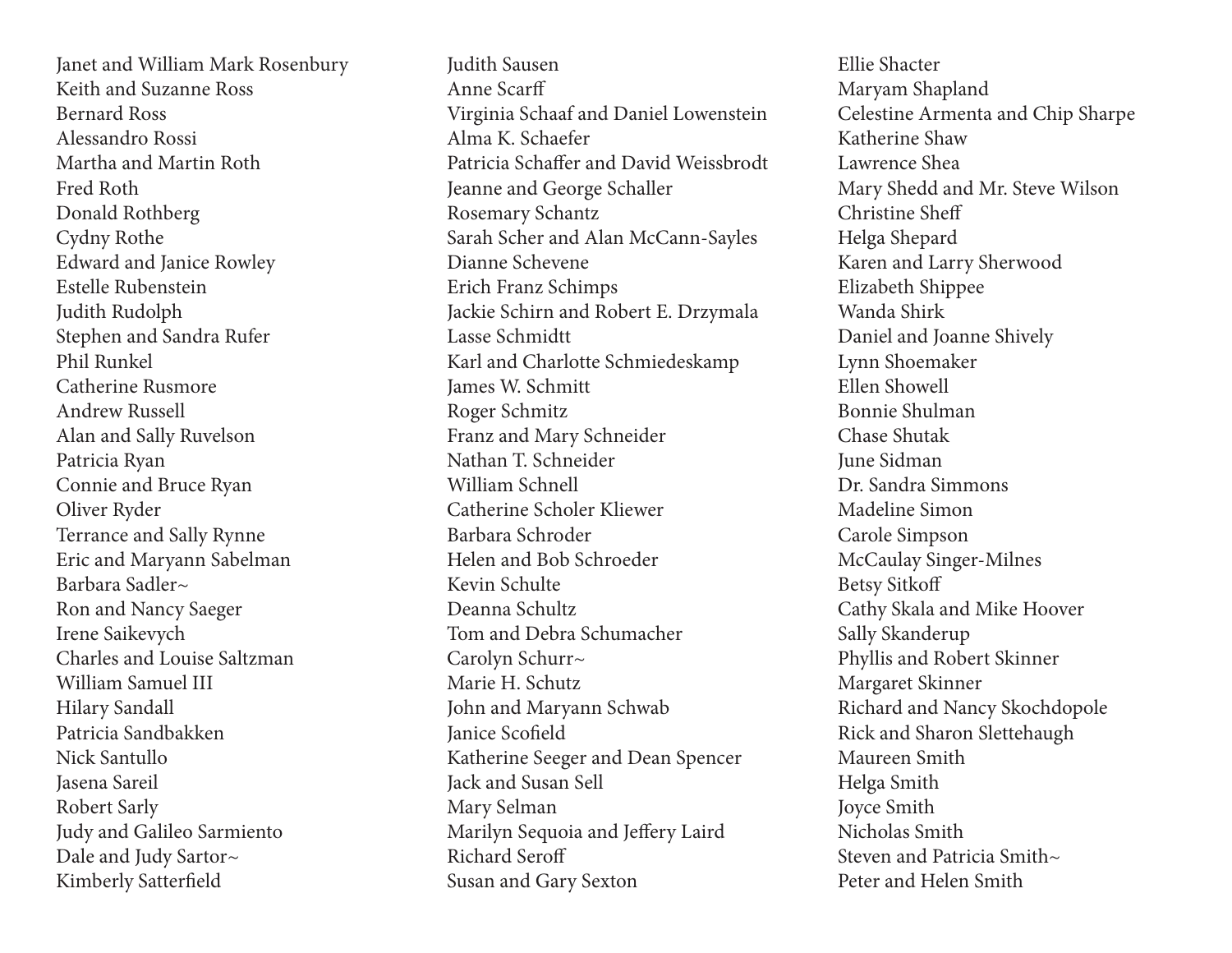David and Linda Smith Lee and Judith Smithey Lois Snook Kenneth Solberg and Jacquelyn K. Wiersma Judy Solmonson~ Louise Solomon Meredith Sommers and John Dregni Sally and Daniel Sommers Marilyn Soules Raymond and Heidi Souza Margaret N. Spallone Iris Spellings Liesl Spitz Stephen and Carolyn Spitz Rose M. Springer Mae Stadler~ Ronald and Paula Staff Donald and Jean Stagg Braeden Stamas Lynne Stanley Joe Stanley and Lori Zook-Stanley Blanche Stark Brian Stefan-Szittai Florence Steichen Chi Chi Steiner and Tom Rassieur Ernie and Mary Stelzer Teri and Robert Stephens Mary and Ralph Stephenson Leslie and John Stern Andy Stevens J. Ross and Nancy Stevenson David Stewart and Elona Street-Stewart Mary and Raymond Stith

Karen Stoddard Cynthia Stokes Caryl and Mike Stone Donald E. Stone Ickis Stone Amy Storbakken Eileen Stortz Jane Stowe Faye and Sandor Straus Susan Strauss Bertram Strieb Lucy Stroock Alan and Caroline Strout Rhosan Stryker Jack Stuart Terre Sullivan James and Kathleen Sullivan Lynn Sullivan Rosie Sullivan Marcia Summers Don and Doris Sundell Sharon Sundial Karen Svien and Robert C. Lyman Maurine Swanson Leahe Swayze David Sweet and Elaine Kihara Alice Swift Nancy and Ron Tamarisk Chade-Meng Tan Margaret Tassi Richard and Phyllis Taylor Angela Taylor Joe and Audrey Taylor Jane H. Taylor

Jerome Taylor Chartis Tebbetts Teresa Teri John Terninko Diane Tessari Rita Tester Lee and Cindy Theorin Jennifer Thiermann Bruce and Rosemarie Thill Joann Thomas and Douglas Nopar Stephanie Thomas Gomer Thomas Peter Thompson Dennis and Karen Thompson Mike Tieleman Sallie Tighe Jocelyn Tilsen and Jim Bour Judy Timmons Bruce Timmons Carri Timmons Staskiewicz Carl and Tinbet Tinstman Mary A. Tipton Joan Tirak Mary Ellen and Dale Tithof Dr. Mary M. Tjosvold~ Louise M. Todd+ Thomas and Amelia Tolton Tiff and Frank Tool Kathleen and Loren Towle Frances and Michael Trevisan Nelly Trocme Hewett Joanne Tromiczak-Neid Sandra Trudeau and Bill Trudeau Donald and Jane Truhlar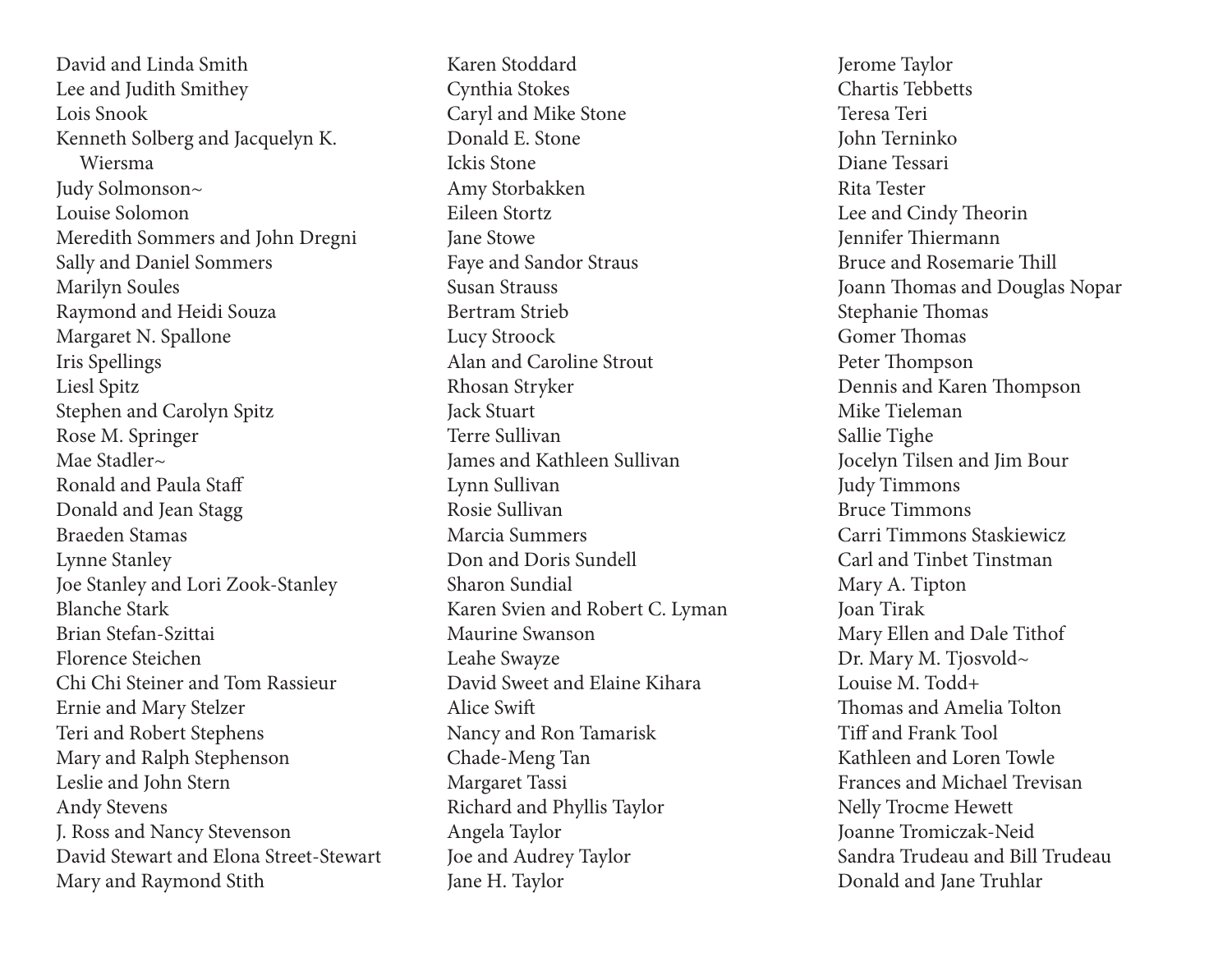Marjorie R. Tuccillo James Turnure David Unowsky David and Lorri Utoft Rev Jeffrey Utter and Sharon Whittle Dora Van Vranken Richard and Marian Van Dellen Willem van den Berg Kees Van den Bosch Willem Arie van den Bosch Richard and Elizabeth Vanden Heuvel Marjorie L. Vandervoort David and Susan Vaughan Joyce Victor Jean Vieten Jody Virnig Karen Viskochil Barbara Von Benken Tom Von Sternberg and Eve Parker Ron Wacks Mary Wagner Mary Wagner Thor Wagstrom Pat and Samuel Walker Barbara and Don Wallace~ Andrew Wallin Rhoda Walter Sandra Walton Heacock John and Carol Walz John and Elaine Warakomski Ann and Douglas Ward Susan and Robert Warde Mary and Robert Warne Ann Warner

Amy Warner and Michael Haney David Warner Deacon Warner Lucy Warner Perry and Carlo Perry Eleanor Warnock Norma Waters Elizabeth Watts Susan and David Weaver Kathleen Webb Catherine Webster Kathleen L. Wedemeyer A. DeWayne and Theo R. Wee Diana Wege Margaret Wegs and David Strand Richard Weis and Barbara Rogers Joel Weisberg and Janet Watchman Lynne Weiss and Robert Irwin Sally Weiss Helma Welles Kay S. Welsch and Susan K. Fahning Agnes Welsch Richard and Sandra Westby Rebecca Westerfield Gail Whitacre Thomas and Darlene White Clarence White Margaret and Norman White Dana White Victor White David Whitney Bridget A. Wickiser Joan and Saul Wider Barbra Wiener Erick Wiger

Caroline Wildflower Frances and Frank Wilkinson James Wilkinson III Leonard Wilkuski Matthew Williams John and Christa Williams R. Marilyn Wilson Rosemary Wilson Douglas Wingeier June K. Wink Ben and Sloane Winkes Anne and Ken Winkes Penny R. Winton Cecilia A. Wirth Julie Wissinger and Tom Higgins Carol Witte and Winston Cavert Donna+ and Thomas Woehrle Katherine Wojtan Ralph+ and Gretka Wolfe Roy and Judy Wolff Martin and Billee Wolff Elzita Wong Lilia Wong Guy Wood and Gail Haines Angela Woodhouse Robert and Mary Worner Nancy Wrenn Jennifer Wrenson Thomas Wulling and Marilyn Benson Christine Wyns Charles Yannacone Ruth Yarrow Mary Beth Yarrow Mary Yelenick and Elizabeth Broad